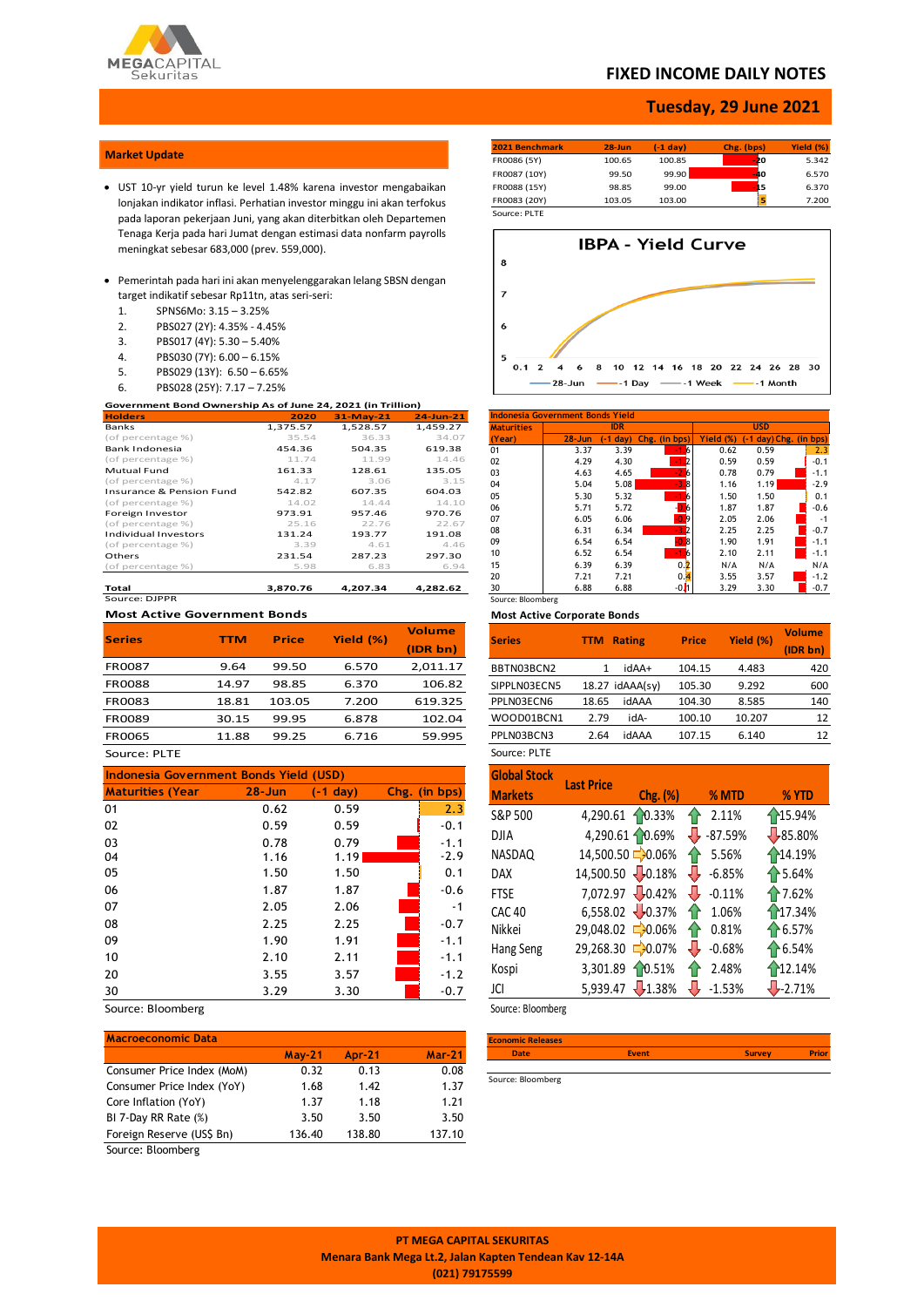

**Tuesday, 29 June 2021**

| Closing Price: 28-Jun-2021 |                        |            |               |              |              |            |                   |                   |                     |                |
|----------------------------|------------------------|------------|---------------|--------------|--------------|------------|-------------------|-------------------|---------------------|----------------|
| <b>Series</b>              | <b>Maturity</b>        | <b>TTM</b> | <b>Coupon</b> | <b>Price</b> | <b>YTM X</b> | <b>YTM</b> | <b>Est. Yield</b> | <b>Fair Price</b> | <b>Spread (bps)</b> | Recommendation |
| FR0034                     | 15-Jun-21              | $-0.04$    | 12.80%        | 100.11       | $-26.267$    | $-26.27%$  | $-26.25%$         | 100.00            | $-11$               | Fair           |
| FR0053                     | 15-Jul-21              | 0.05       | 8.25%         | 100.30       | 1.318        | 1.32%      | 2.60%             | 100.26            | $-4$                | Fair           |
| FR0061                     | 15-May-22              | 0.88       | 7.00%         | 103.11       | 3.369        | 3.37%      | 3.43%             | 103.06            | $-5$                | Fair           |
| FR0035                     | 15-Jun-22              | 0.96       | 12.90%        | 108.89       | 3.423        | 3.42%      | 3.51%             | 108.82            | $-7$                | Fair           |
| FR0043                     | 15-Jul-22              | 1.05       | 10.25%        | 106.70       | 3.649        | 3.65%      | 3.58%             | 106.79            | 9                   | Fair           |
| FR0063                     | 15-May-23              | 1.88       | 5.63%         | 102.38       | 4.291        | 4.29%      | 4.21%             | 102.52            | 14                  | Fair           |
| FR0046                     | 15-Jul-23              | 2.05       | 9.50%         | 109.81       | 4.497        | 4.50%      | 4.33%             | 110.03            | 22                  | Fair           |
| FR0039                     | 15-Aug-23              | 2.13       | 11.75%        | 114.61       | 4.475        | 4.48%      | 4.38%             | 114.82            | 21                  | Fair           |
| FR0070                     | 15-Mar-24              | 2.72       | 8.38%         | 109.44       | 4.628        | 4.63%      | 4.73%             | 109.18            | $-25$               | Expensive      |
| FR0077                     | 15-May-24              | 2.88       | 8.13%         | 109.38       | 4.606        | 4.61%      | 4.81%             | 108.80            | $-58$               | Expensive      |
| FR0044                     | 15-Sep-24              | 3.22       | 10.00%        | 114.45       | 5.064        | 5.06%      | 4.98%             | 114.71            | 26                  | Cheap          |
| FR0081                     | 15-Jun-25              | 3.97       | 6.50%         | 105.19       | 5.039        | 5.04%      | 5.31%             | 104.20            | -99                 | Expensive      |
| FR0040                     | 15-Sep-25              | 4.22       | 11.00%        | 120.31       | 5.527        | 5.53%      | 5.41%             | 120.80            | 49                  | Cheap          |
| FR0084                     | 15-Feb-26              | 4.64       | 7.25%         | 107.17       | 5.475        | 5.48%      | 5.56%             | 106.82            | $-35$               | Expensive      |
| FR0086                     | 15-Apr-26              | 4.80       | 5.50%         | 100.81       | 5.303        | 5.30%      | 5.61%             | 99.53             | $-129$              | Expensive      |
| FR0037                     | 15-Sep-26              | 5.22       | 12.00%        | 128.71       | 5.59         | 5.59%      | 5.74%             | 127.84            | $-87$               | Expensive      |
| FR0056                     | 15-Sep-26              | 5.22       | 8.38%         | 112.84       | 5.504        | 5.50%      | 5.74%             | 111.71            | $-114$              | Expensive      |
| FR0059                     | 15-May-27              | 5.88       | 7.00%         | 106.35       | 5.712        | 5.71%      | 5.92%             | 105.27            | $-108$              | Expensive      |
| FR0042                     | 15-Jul-27              | 6.05       | 10.25%        | 118.43       | 6.625        | 6.63%      | 5.96%             | 121.48            | 306                 | Cheap          |
| FR0047                     | 15-Feb-28              | 6.64       | 10.00%        | 121.43       | 6.029        | 6.03%      | 6.10%             | 121.00            | $-43$               | Expensive      |
| FR0064                     | 15-May-28              | 6.88       | 6.13%         | 100.15       | 6.097        | 6.10%      | 6.15%             | 99.85             | $-30$               | Expensive      |
| FR0071                     | 15-Mar-29              | 7.72       | 9.00%         | 116.21       | 6.31         | 6.31%      | 6.31%             | 116.24            | 3                   | Fair           |
| FR0078                     | 15-May-29              | 7.88       | 8.25%         | 111.75       | 6.33         | 6.33%      | 6.33%             | 111.73            | $-2$                | Fair           |
| FR0052                     | 15-Aug-30              | 9.14       | 10.50%        | 126.92       | 6.536        | 6.54%      | 6.52%             | 127.07            | 16                  | Fair           |
| FR0082                     |                        | 9.22       | 7.00%         |              |              |            |                   |                   |                     |                |
| FR0087                     | 15-Sep-30<br>15-Feb-31 | 9.64       | 6.50%         | 103.71       | 6.457        | 6.46%      | 6.53%             | 103.22<br>99.44   | -49<br>$-41$        | Expensive      |
|                            |                        |            |               | 99.85        | 6.52         | 6.52%      | 6.58%             |                   |                     | Expensive      |
| FR0085                     | 15-Apr-31              | 9.80       | 7.75%         | 108.69       | 6.533        | 6.53%      | 6.60%             | 108.21            | -48                 | Expensive      |
| FR0073                     | 15-May-31              | 9.88       | 8.75%         | 115.77       | 6.555        | 6.56%      | 6.61%             | 115.36            | $-40$               | Expensive      |
| FR0054                     | 15-Jul-31              | 10.05      | 9.50%         | 120.03       | 6.726        | 6.92%      | 6.62%             | 120.85            | 82                  | Cheap          |
| FR0058                     | 15-Jun-32              | 10.97      | 8.25%         | 112.07       | 6.681        | 6.68%      | 6.72%             | 111.76            | $-31$               | Expensive      |
| FR0074                     | 15-Aug-32              | 11.14      | 7.50%         | 105.78       | 6.751        | 6.75%      | 6.73%             | 105.94            | 16                  | Fair           |
| FR0065                     | 15-May-33              | 11.89      | 6.63%         | 99.81        | 6.647        | 6.65%      | 6.80%             | 98.62             | $-119$              | Expensive      |
| FR0068                     | 15-Mar-34              | 12.72      | 8.38%         | 111.14       | 7.033        | 7.03%      | 6.86%             | 112.73            | 159                 | Cheap          |
| FR0080                     | 15-Jun-35              | 13.97      | 7.50%         | 104.05       | 7.04         | 7.04%      | 6.94%             | 104.99            | 94                  | Cheap          |
| FR0072                     | 15-May-36              | 14.89      | 8.25%         | 110.39       | 7.106        | 7.11%      | 6.99%             | 111.57            | 117                 | Cheap          |
| <b>FR0088</b>              | 15-Jun-36              | 14.98      | 6.25%         | 98.65        | 6.391        | 6.39%      | 6.99%             | 93.19             | $-546$              | Expensive      |
| FR0045                     | 15-May-37              | 15.89      | 9.75%         | 123.22       | 7.261        | 7.26%      | 7.03%             | 125.72            | 250                 | Cheap          |
| FR0075                     | 15-May-38              | 16.89      | 7.50%         | 102.85       | 7.205        | 7.21%      | 7.08%             | 104.13            | 128                 | Cheap          |
| FR0050                     | 15-Jul-38              | 17.06      | 10.50%        | 131.33       | 7.265        | 7.27%      | 7.08%             | 133.52            | 219                 | Cheap          |
| FR0079                     | 15-Apr-39              | 17.81      | 8.38%         | 111.38       | 7.227        | 7.23%      | 7.11%             | 112.64            | 126                 | Cheap          |
| FR0083                     | 15-Apr-40              | 18.81      | 7.50%         | 102.94       | 7.21         | 7.21%      | 7.14%             | 103.64            | 70                  | Cheap          |
| FR0057                     | 15-May-41              | 19.89      | 9.50%         | 123.25       | 7.272        | 7.27%      | 7.18%             | 124.40            | 115                 | Cheap          |
| FR0062                     | 15-Apr-42              | 20.81      | 6.38%         | 98.75        | 6.484        | 6.48%      | 7.20%             | 91.15             | $-760$              | Expensive      |
| FR0067                     | 15-Feb-44              | 22.65      | 8.75%         | 115.72       | 7.317        | 7.32%      | 7.24%             | 116.61            | 89                  | Cheap          |
| FR0076                     | 15-May-48              | 26.90      | 7.38%         | 102.69       | 7.147        | 7.15%      | 7.32%             | 100.60            | $-209$              | Expensive      |
| FR0089                     | 15-Aug-51              | 30.15      | 6.88%         | 99.98        | 6.876        | 6.88%      | 7.37%             | 94.06             | $-592$              | Expensive      |

# **Government Bond Prices**

Source: IBPA, PLTE, Bloomberg, & MCS Estimates